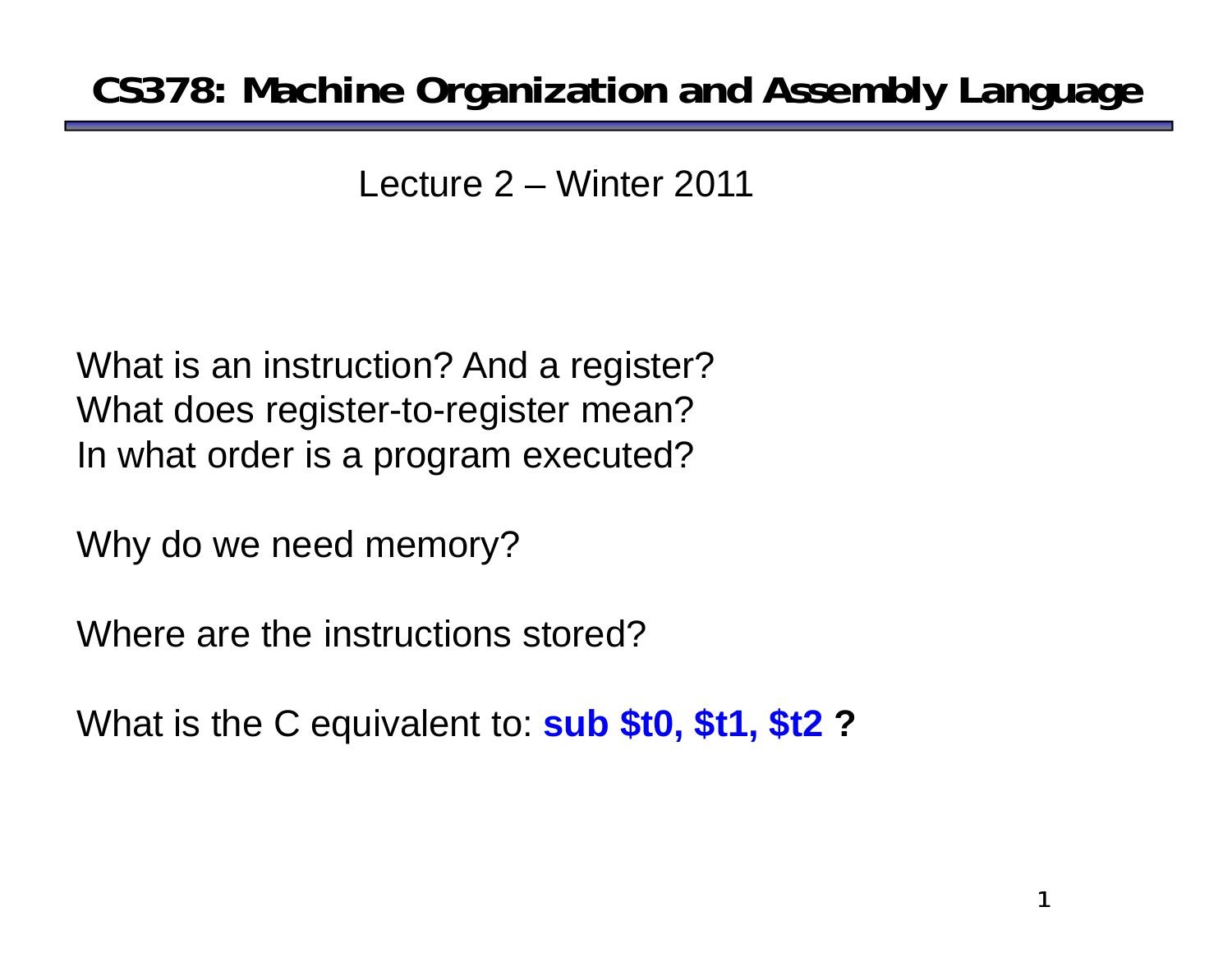#### **Announcements**

- $\blacksquare$  Homework 0 posted – *not* graded, just for your benefit  $\sim$ on your own, explore SPIM.
- $\blacksquare$  Homework 1 (for a grade, to be done individually) will be posted shortly. ——————————————— write a couple of functions in MIPS assembly
	- due about a week later
- $\blacksquare$  Lab 1 (to be done in partners) also posted shortly.
	- ———————————————— Please find a lab partner soon
	- $\sim$ Or we will find one for you  $\odot$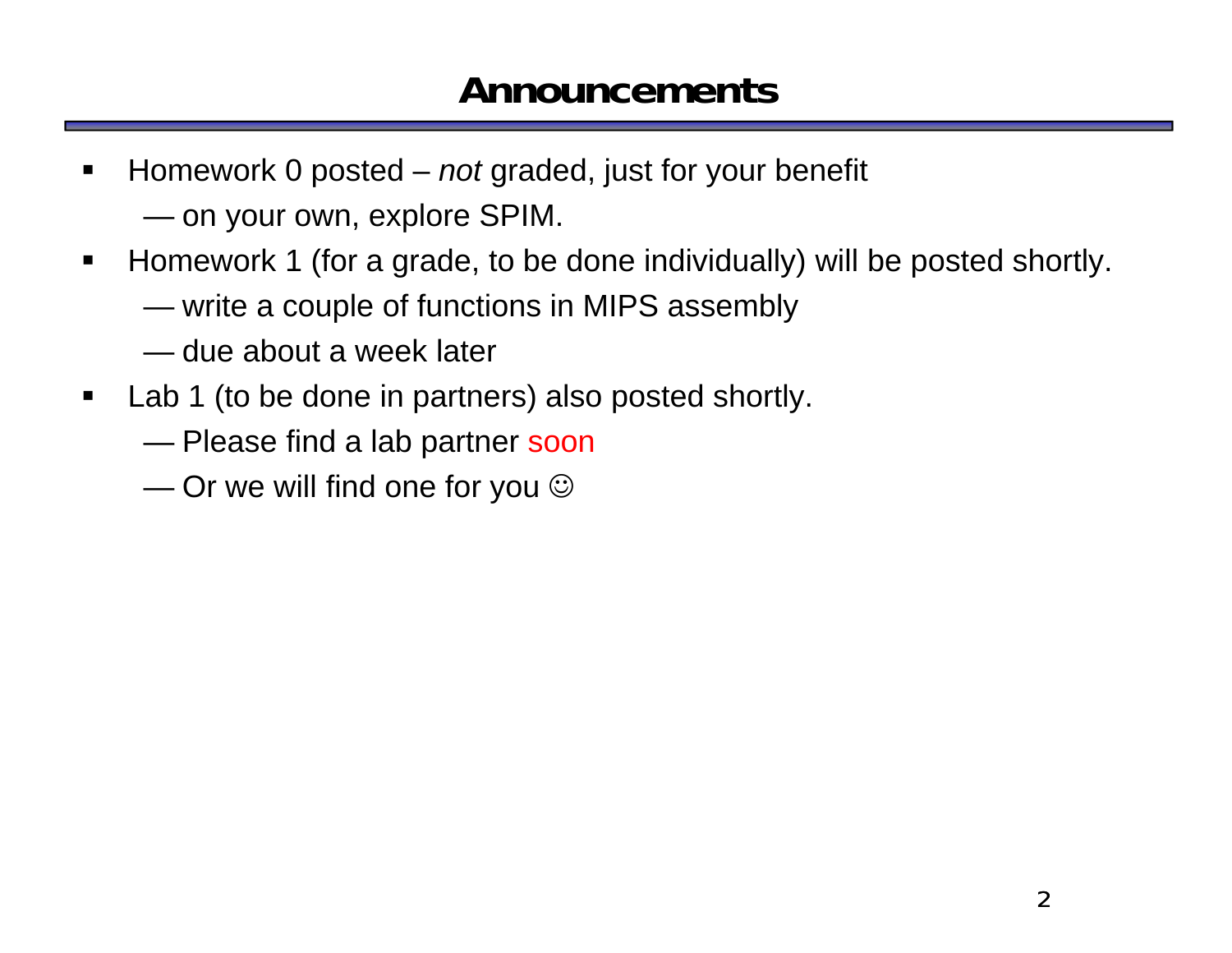#### **A more complete assembly example**

 $\blacksquare$  How would you write code in MIPS assembly to compute: — 1 + 2 + 3 \* 4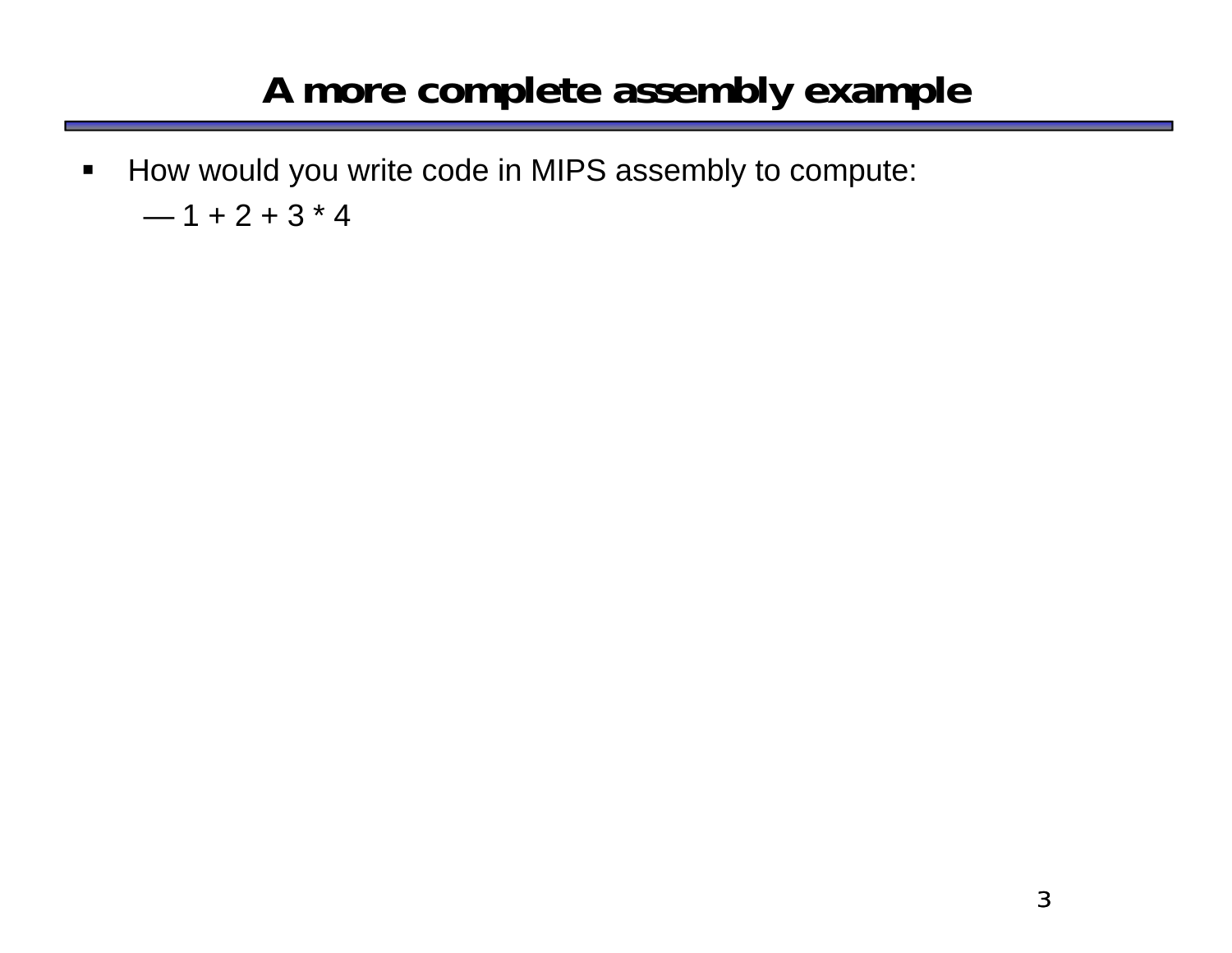ш Memory sizes are specified much like register files; here is a 2*<sup>k</sup>* <sup>x</sup>*<sup>n</sup>* RAM.



- $\blacksquare$ A chip select input CS enables or "disables" the RAM.
- П **ADRS** specifies the memory location to access.
- $\blacksquare$ **WR** selects between reading from or writing to the memory.
	- — $-$  To read from memory, WR should be set to 0. OUT will be the n-bit value stored at ADRS.
	- — $-$  To write to memory, we set WR = 1. DATA is the n-bit value to store in memory.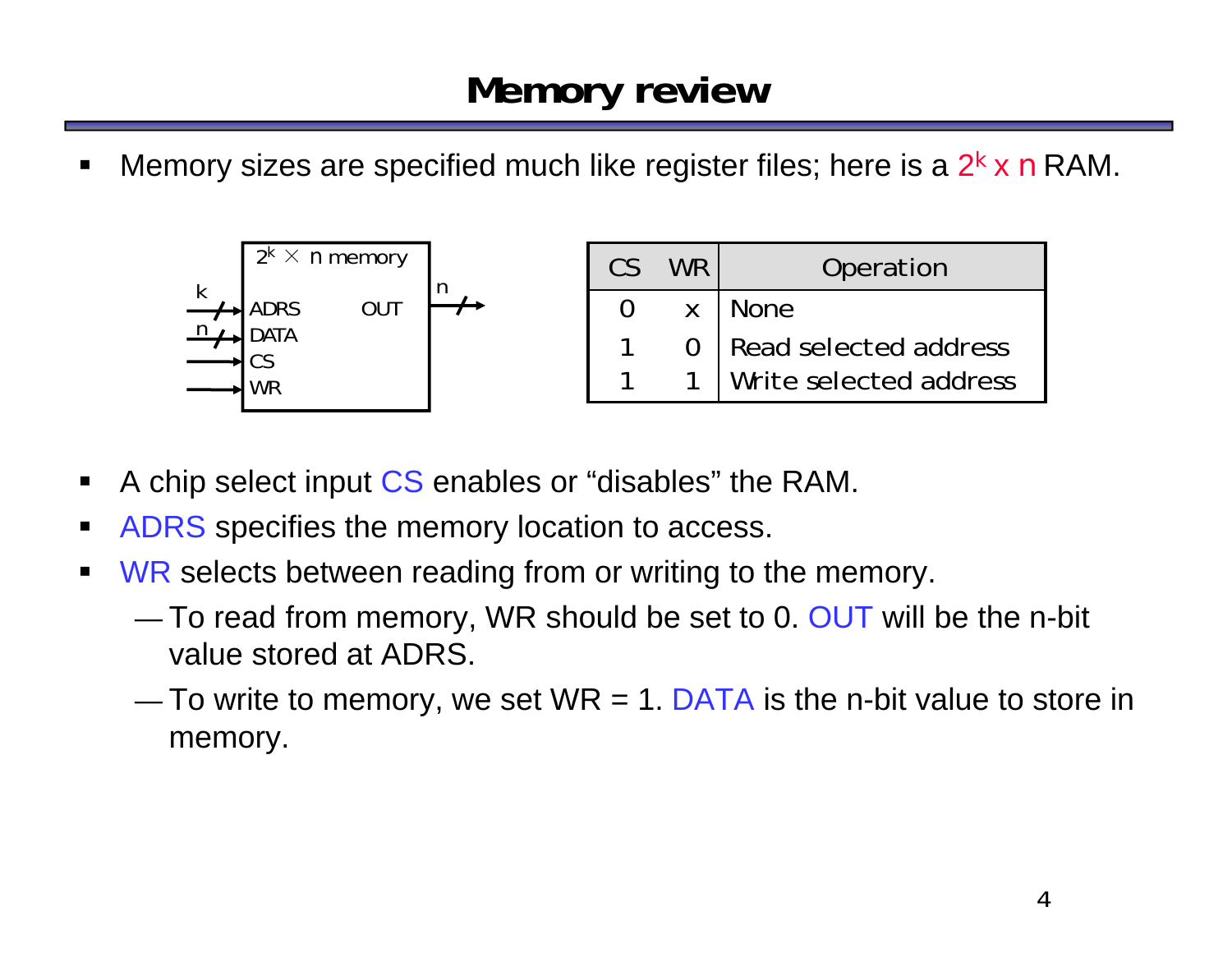### **MIPS memory**



- $\blacksquare$  MIPS memory is byte-addressable, which means that each memory address references an 8-bit quantity.
- $\blacksquare$  The MIPS architecture can support up to 32 address lines.
	- — $-$  This results in a 2 $^{32}$  x 8 RAM, which would be 4 GB of memory.
	- Not all actual MIPS machines will have this much!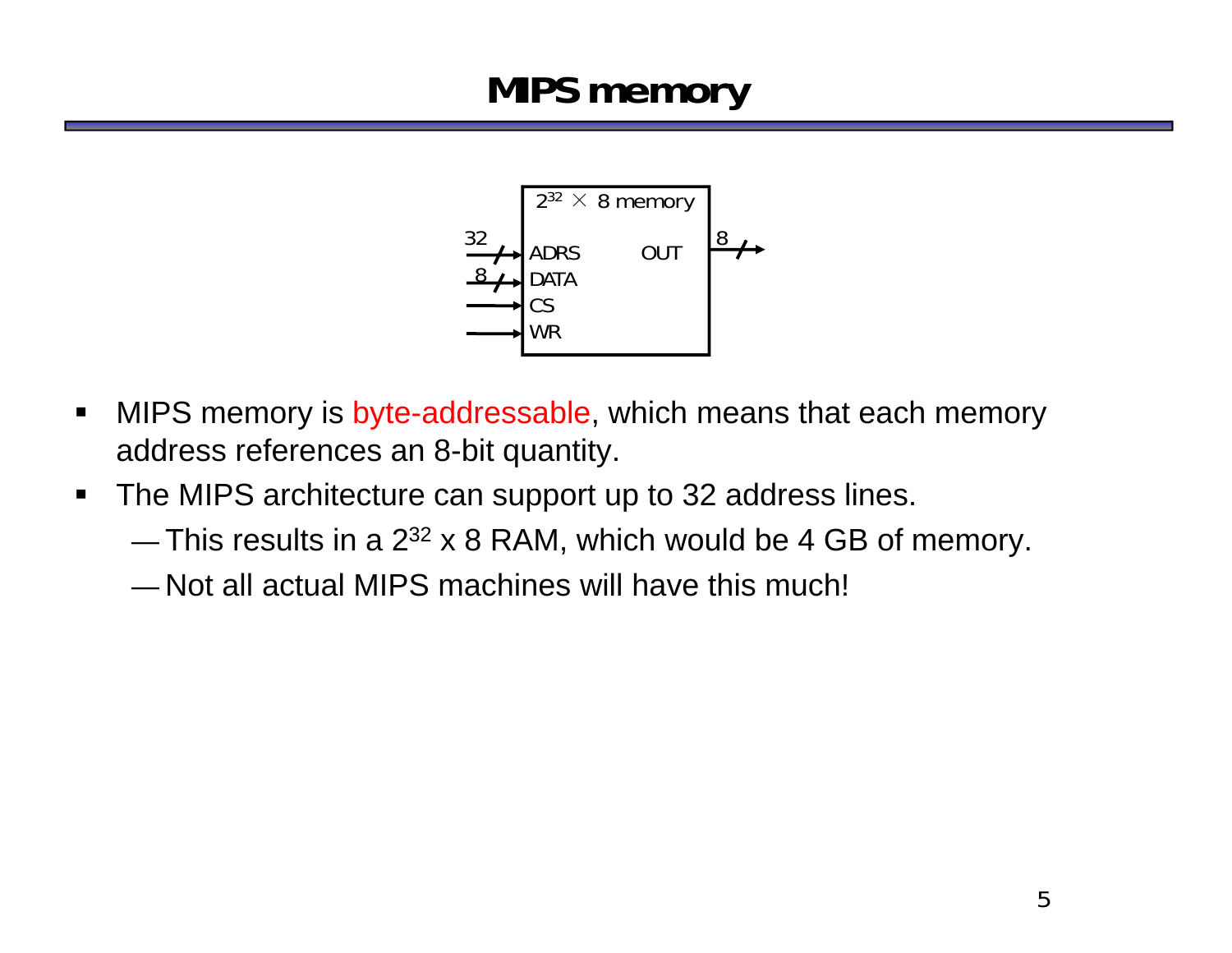# **Loading and storing bytes**

- $\blacksquare$  The MIPS instruction set includes dedicated load and store instructions for accessing memory
- **NIPS uses indexed addressing to reference memory.** 
	- —The address operand specifies a signed constant and a register.
	- —These values are added to generate the effective address.
- $\blacksquare$ The MIPS "load byte" instruction **lb** transfers one byte of data from main memory to a register.

**lb \$t0, 20(\$a0) # \$t0 = Memory[\$a0 + 20]**

 $\blacksquare$ The "store byte" instruction sb transfers the lowest byte of data from a register into main memory.

**sb \$t0, 20(\$a0) # Memory[\$a0 + 20] = \$t0**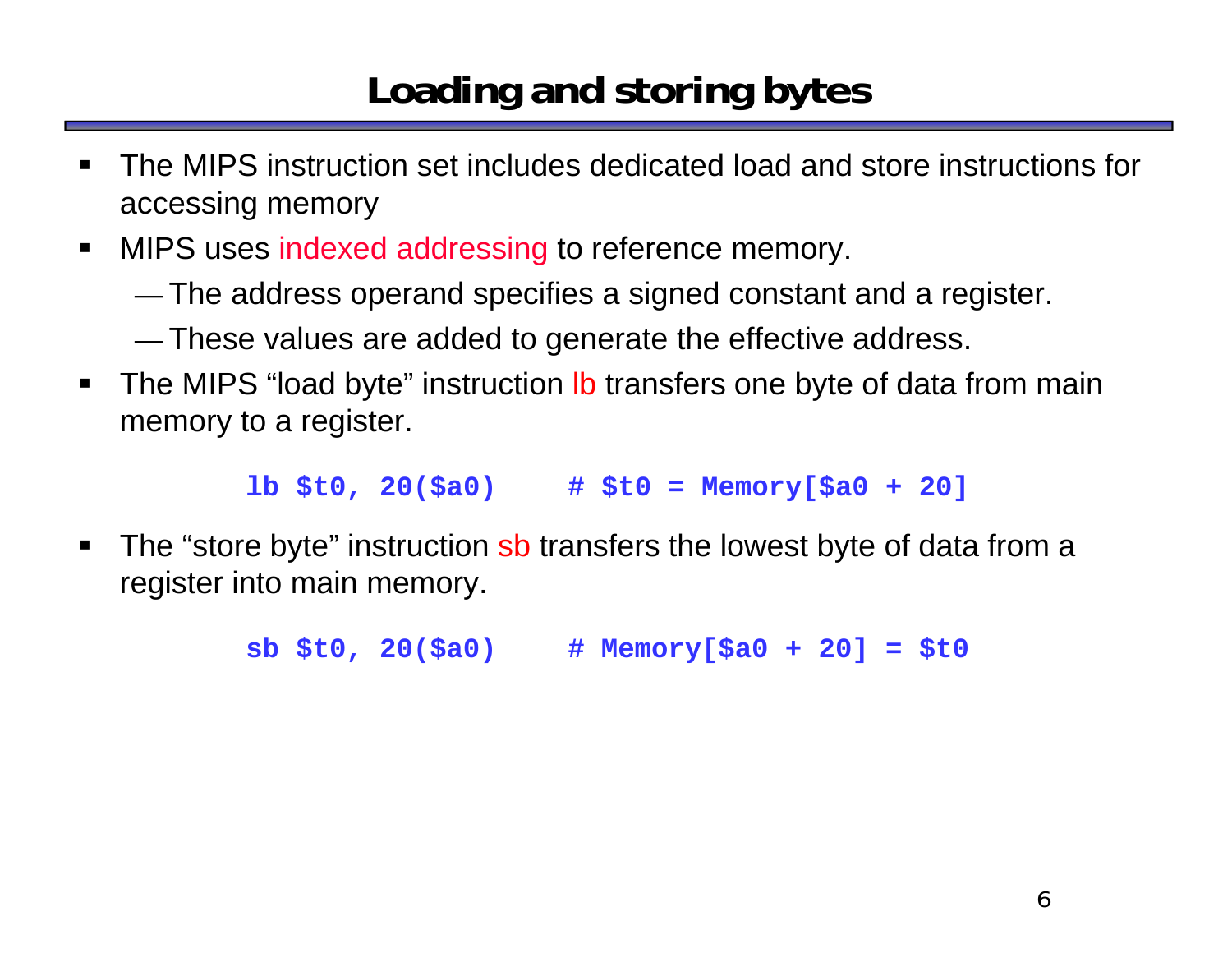### **Computing with memory**

- $\blacksquare$  So, to compute with memory-based data, you must:
	- 1. Load the data from memory to the register file.
	- 2. Do the computation, leaving the result in a register.
	- 3. Store that value back to memory if needed.
- For example, let's say that you wanted to do the same addition, but the values were in memory. How can we do the following using MIPS assembly language? (A's address is in \$a0, result's address is in \$a1)

```
char A[4] = {1, 2, 3, 4};
int result;
result = A[0] + A[1] + A[2] + A[3];
```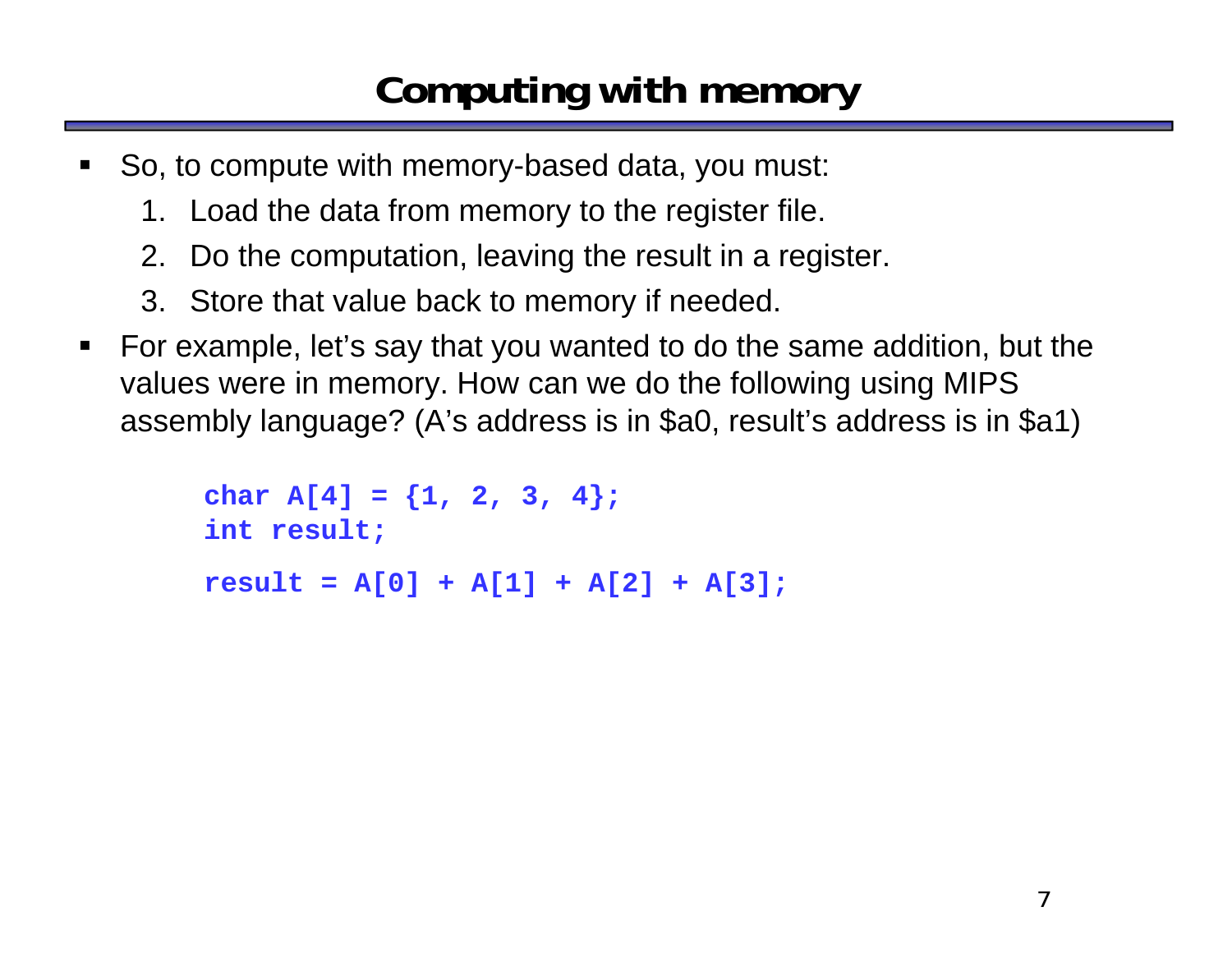#### **Loading and storing words**

ш You can also load or store 32-bit quantities—a complete word instead of just a byte—with the lw and sw instructions.

> **lw \$t0, 20(\$a0) # \$t0 = Memory[\$a0 + 20] sw \$t0, 20(\$a0) # Memory[\$a0 + 20] = \$t0**

- $\blacksquare$  Most programming languages support several 32-bit data types.
	- —— Integers
	- —Single-precision floating-point numbers
	- —Memory addresses, or pointers
- $\blacksquare$ Unless otherwise stated, we'll assume words are the basic unit of data.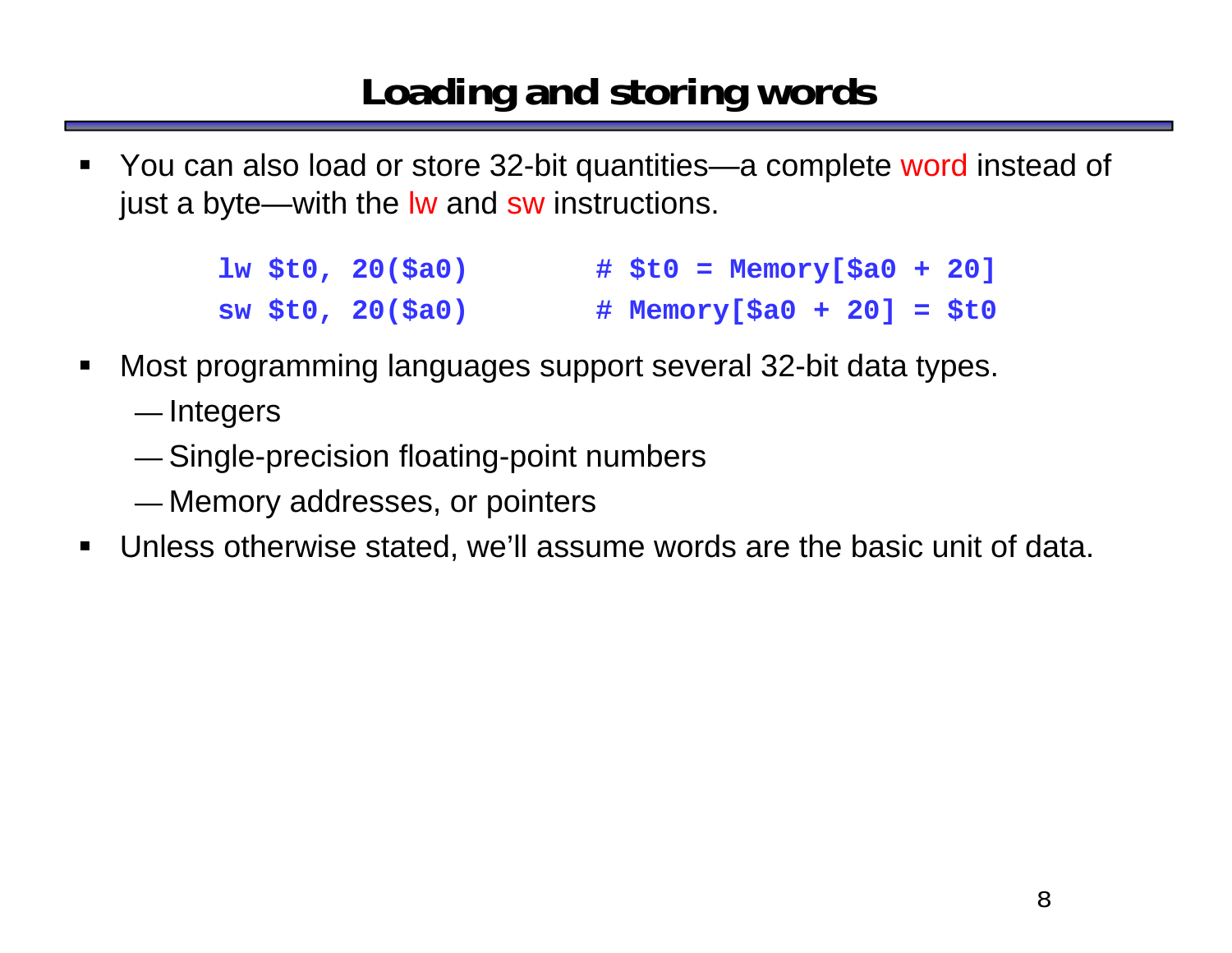### **Computing with memory words**

 $\blacksquare$  Same example, but with 4-byte ints instead of 1-byte chars. What changes? (As before, A's address is in \$a0, result's address is in \$a1)

```
int A[4] = \{1, 2, 3, 4\};
int result;
result = A[0] + A[1] + A[2] + A[3];
```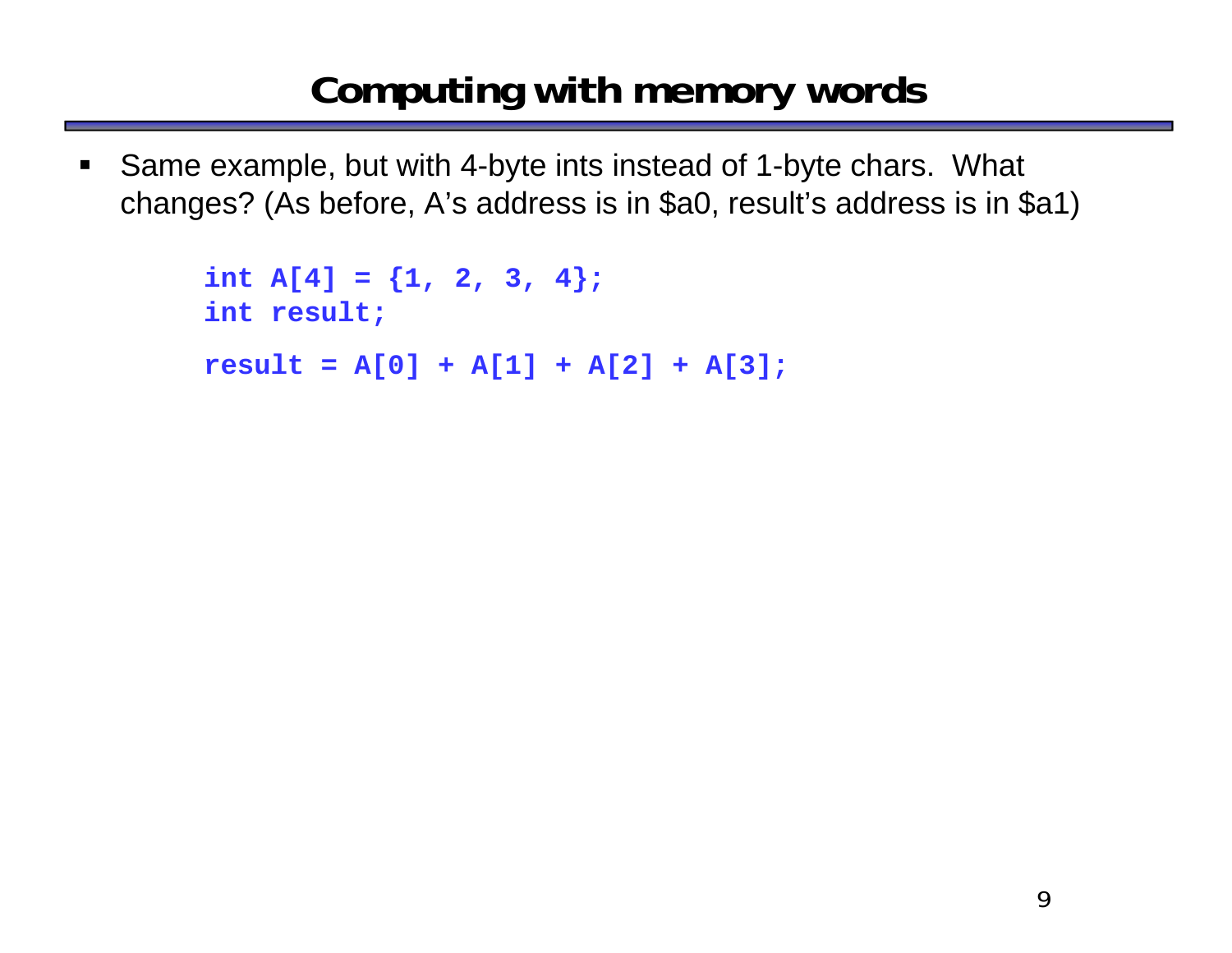## **An Array of Words From Memory of Bytes**

Use care with memory addresses when accessing words For instance, assume an array of words begins at address 2000

—The first array element is at address 2000

—The second word is at address *2004*, not 2001

Example, if **\$a0** contains 2000, then

lw \$t0, 0(\$a0)

accesses the first word of the array, but

lw \$t0, 8(\$a0)

would access the *third* word of the array, at address 2008

Memory is byte addressed but usually word referenced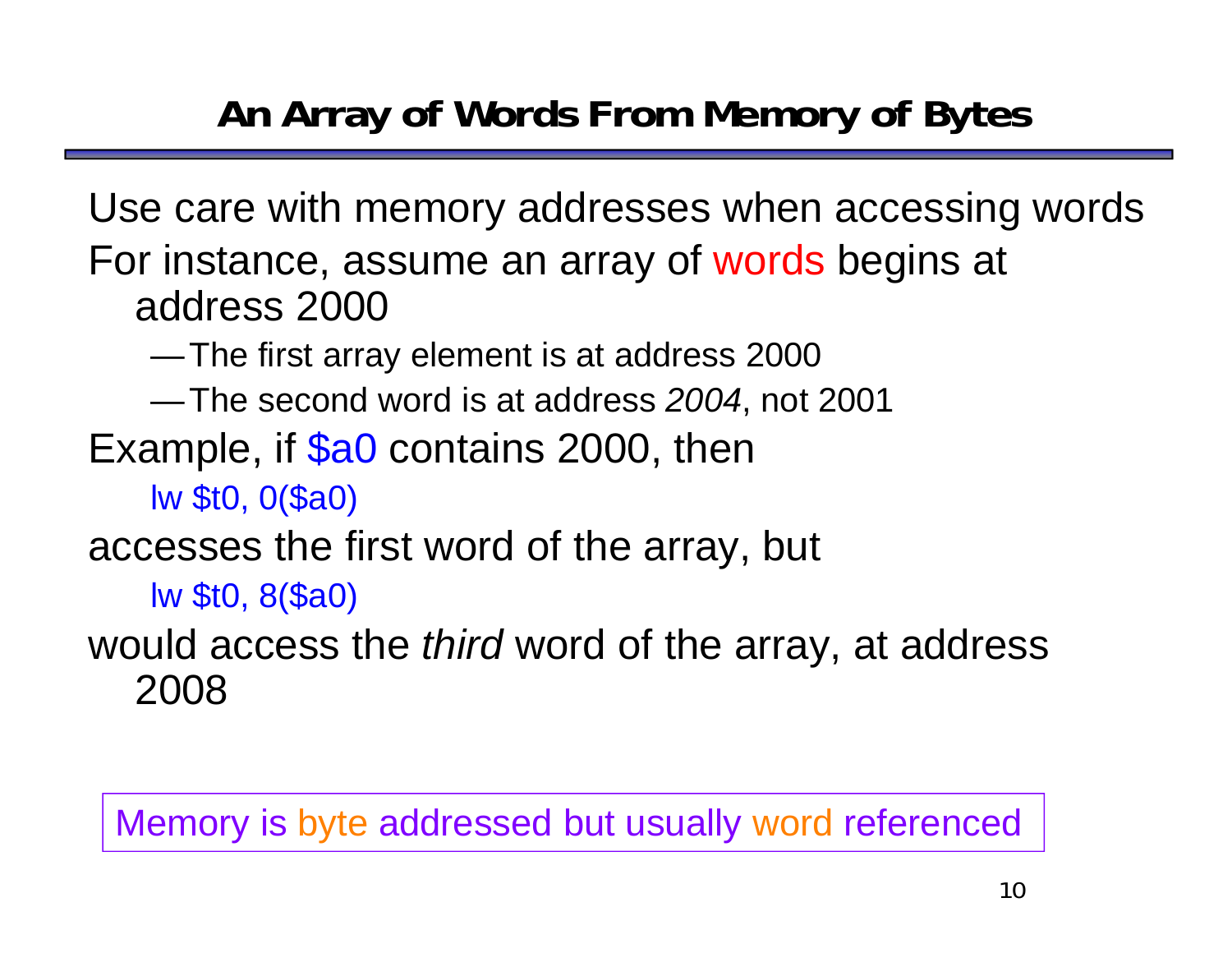## **Memory Alignment**

 $\blacksquare$ Picture words of data stored in byte-addressable memory as follows



- $\blacksquare$  The MIPS architecture requires words to be aligned in memory; 32-bit words must start at an address that is divisible by 4.
	- 0, 4, 8 and 12 are valid word addresses
	- 1, 2, 3, 5, 6, 7, 9, 10 and 11 are not valid word addresses
	- **However, Marketing Committee** Unaligned memory accesses result in a bus error, which you may have unfortunately seen before
- $\blacksquare$  This restriction has relatively little effect on high-level languages and compilers, but it makes things easier and faster for the processor